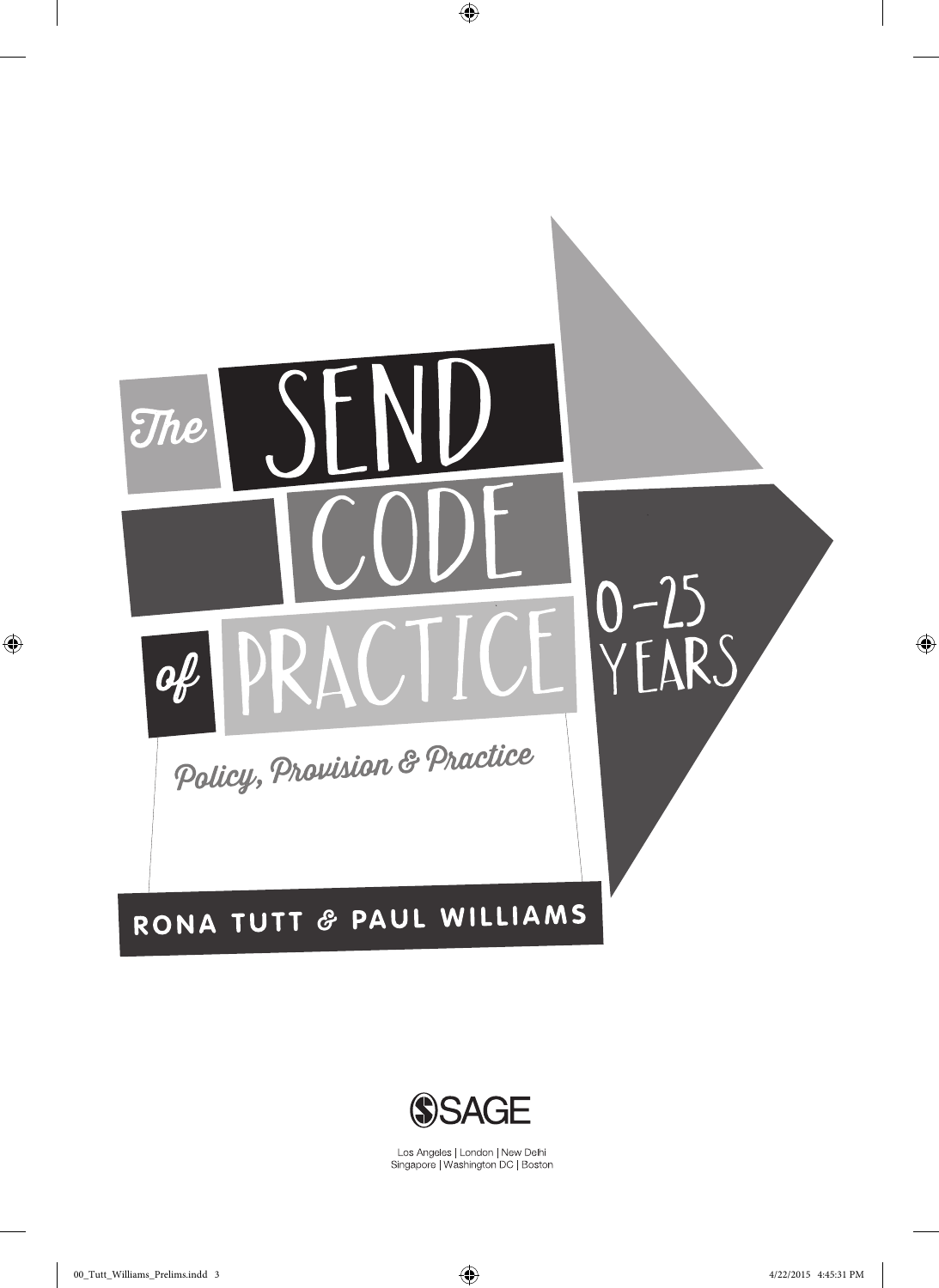

Los Angeles | London | New Delhi Singapore | Washington DC | Boston

SAGE Publications Ltd 1 Oliver's Yard 55 City Road London EC1Y 1SP

SAGE Publications Inc. 2455 Teller Road Thousand Oaks, California 91320

SAGE Publications India Pvt Ltd B 1/I 1 Mohan Cooperative Industrial Area Mathura Road New Delhi 110 044

SAGE Publications Asia-Pacific Pte Ltd 3 Church Street #10-04 Samsung Hub Singapore 049483

© Rona Tutt and Paul Williams 2015

First published 2015

⊕

Apart from any fair dealing for the purposes of research or private study, or criticism or review, as permitted under the Copyright, Designs and Patents Act, 1988, this publication may be reproduced, stored or transmitted in any form, or by any means, only with the prior permission in writing of the publishers, or in the case of reprographic reproduction, in accordance with the terms of licences issued by the Copyright Licensing Agency. Enquiries concerning reproduction outside those terms should be sent to the publishers.

#### **Library of Congress Control Number: 2014957494**

**British Library Cataloguing in Publication data**

A catalogue record for this book is available from the British Library

Commissioning editor: Amy Jarrold Editorial assistant: George Knowles Project manager: Jeanette Graham Production editor: Nicola Marshall Copyeditor: Rosemary Campbell Proofreader: Isabel Kirkwood Indexer: Rona Tutt and Paul Williams Marketing executive: Dilhara Attygalle Cover design: Wendy Scott Typeset by: C&M Digitals (P) Ltd, Chennai, India Printed in India by Replika Press Pvt Ltd



⊕

ISBN 978-1-47390-796-6 ISBN 978-1-47390-797-3 (pbk)

At SAGE we take sustainability seriously. Most of our products are printed in the UK using FSC papers and boards. When we print overseas we ensure sustainable papers are used as measured by the Egmont grading system. We undertake an annual audit to monitor our sustainability.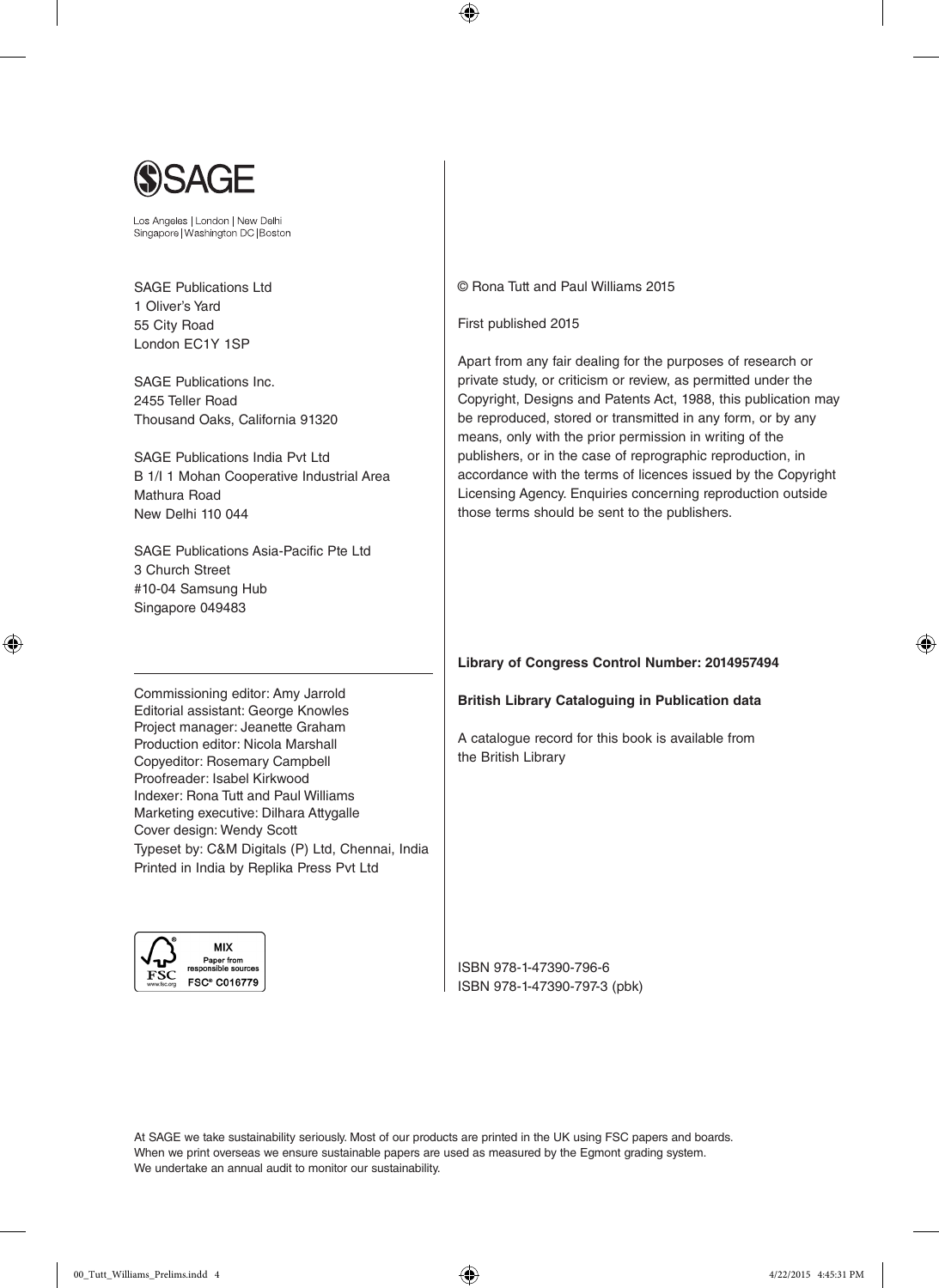# **1** How the SEN Framework changed

 $\bigoplus$ 

# **Chapter overview**

This chapter traces the background to the changes that started to be implemented from September 2014, in line with the 2014 and 2015 SENDs Codes of Practice. It outlines how SEN has evolved since the time of Warnock and the 1981 Education Act.

It explains how the Codes themselves have changed from the fivestage model of the first code, to the four-stage model of the code that was in existence from 2001 to August 2014.

It states why a change to the SEN Framework which necessitated a new SEND Code of Practice was thought to be necessary and what the changes hoped to achieve.

# The background

The year 2014 was a landmark in the lives of young people who have special educational needs or disabilities (SEND) and their families, as it heralded the most comprehensive overhaul of the system for over 30 years. The change in the way the special needs system operates was a result of the Children and Families Act (2014), which meant that a new SEND Code of Practice needed to be written and implemented from September 2014. To understand the significance of a change that has been described as the biggest shake-up of the system for over 30 years, it may be helpful to start with a reminder of the SEN Framework that had been in place since the 1980s.

⊕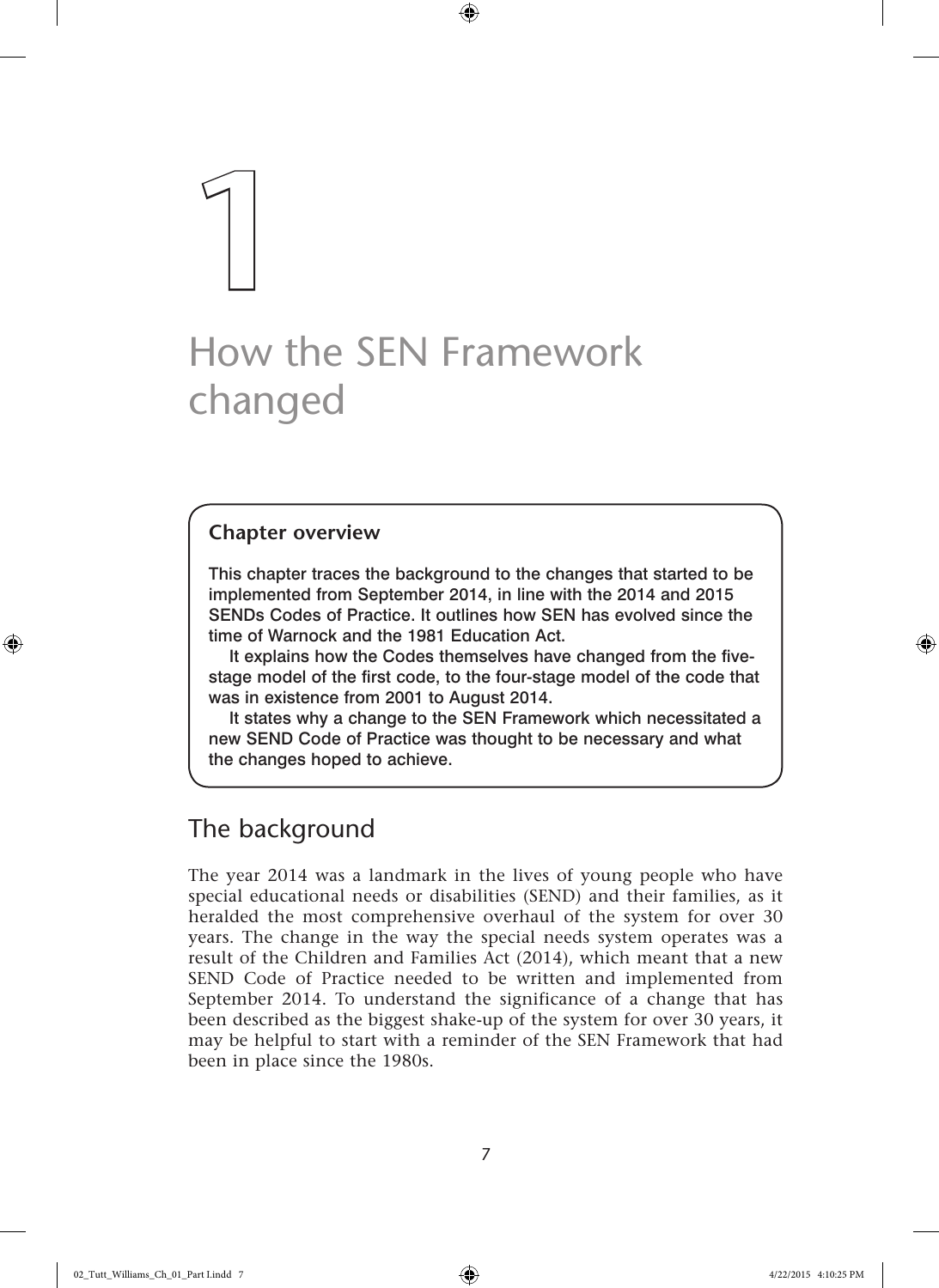8 THE SEND CODE OF PRACTICE 0–25 YEARS

# How the previous system arose

A few years after the Education Act of 1970, which brought all children into the education system for the first time, Mary Warnock (who later became Baroness Warnock), was invited by the government of the day to chair a committee to look into the education that 'handicapped' children (as they were described at the time) were receiving. Subsequently, the *Report of the Committee of Enquiry into the Education of Handicapped Children and Young People* (DES, 1978) was published. It was the work of this committee that resulted in the term 'handicapped' being replaced by 'special educational needs'.

⊕

The Warnock Committee's use of the term 'SEN' was partly to move away from concentrating too heavily on placing a child with a handicap in a category of need, ('educationally subnormal' and 'maladjusted' were two of the terms used at the time), rather than seeing each child as an individual who has individual needs. Secondly, the term SEN was used to encompass a much wider range of pupils who, although their needs may be less significant, still benefit from support to overcome any barriers to learning.

The Report resulted in the Education Act of 1981, which is remembered largely for setting out the statementing procedures that remained in place until statements were replaced by Education, Health and Care Plans (EHC Plans) from September 2014. This was a well-intentioned move to safeguard the provision for the 2% or so of pupils with the most complex needs. The downside was that it did little to take on board the needs of the 18% identified by Warnock as having less complex special needs, but still requiring some support.

# The first SEN Code of Practice

However, the needs of the whole SEN continuum were addressed in the first version of the SEN Code of Practice which was published in 1994 (*Code of Practice on the Identification and Assessment of Special Educational Needs*  (DfE, 1994)). This set out a five-stage model:

**Stage 1** Following initial concerns by a teacher, parent, or professional from health or social services, the child should be placed on an SEN register and receive support within the classroom.

**Stage 2** If insufficient progress is being made, the special educational needs co-ordinator (SENCO) should be involved and an Individual Education Plan (IEP) drawn up.

**Stage 3** Where there is still a lack of progress, the Local Education Authority (LEA) should be informed and Support Services consulted, who help to draw up a new IEP.

**Stage 4** If the concerns continue, the pupil should be considered for a formal assessment, which the LEA carries out if it is felt that the child might need a statement.

♠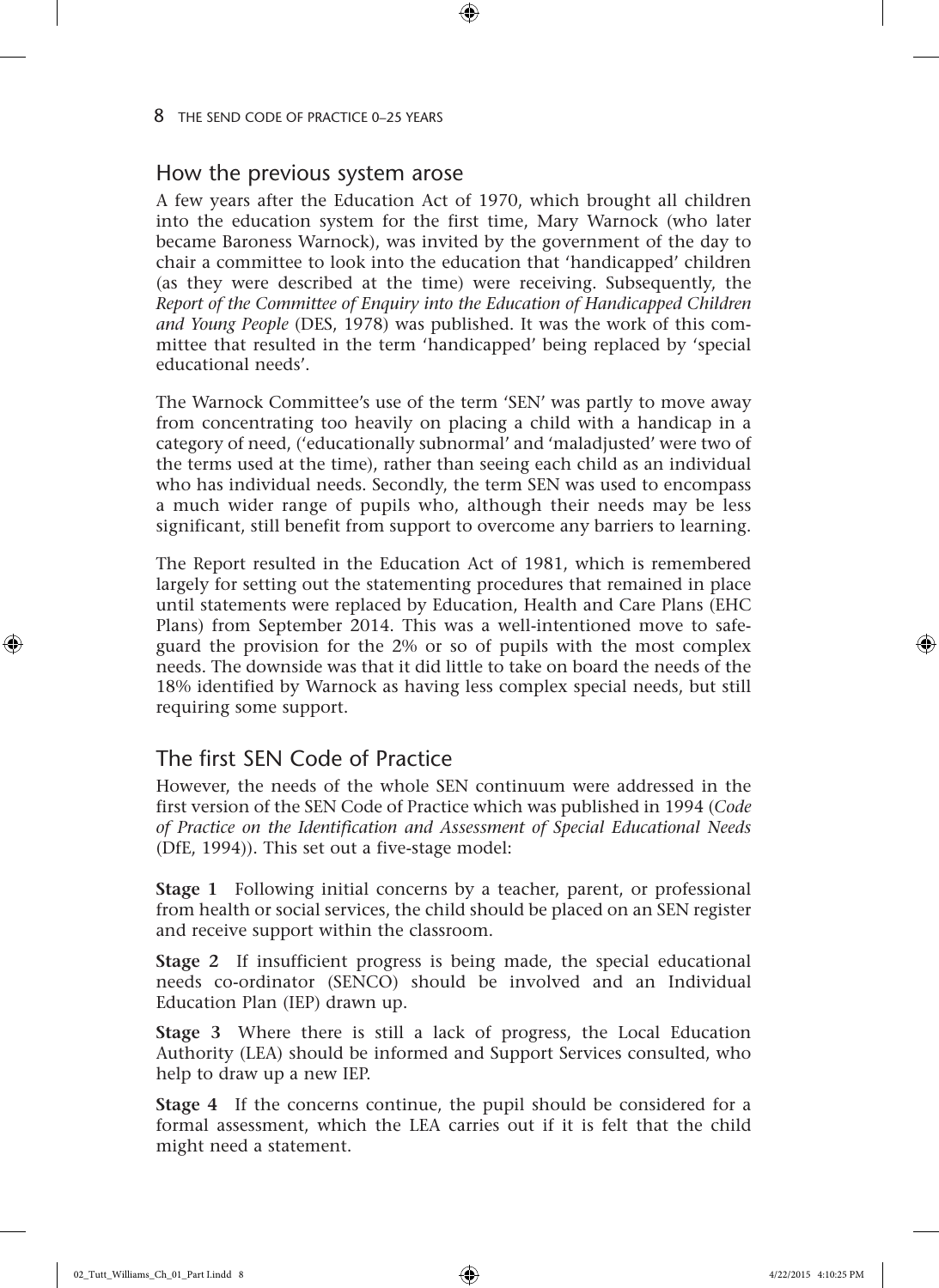**Stage 5** If, following the formal assessment, the LEA decides that it needs to determine the special educational provision the child needs, a statement of special educational needs will be drawn up.

 $\textcircled{\scriptsize{*}}$ 

The Code also outlined the role of the SENCO and assumed that this would be 'a designated teacher' (paragraph 2.14). When the Code was updated in 2001, it was suggested that the role should be viewed as equivalent to a literacy or numeracy co-ordinator in a primary school, or a head of department or head of year in a secondary school.

# A change of century and a second code of practice

The turn of the century saw two significant events: the 2001 Special Educational Needs and Disability Act (sometimes referred to as 'SENDA') and, in the same year, *Special Educational Needs: Code of Practice* (DfES, 2001b), which was an updated version of the 1994 Code. After the Act, 'SEN' was replaced increasingly by 'SEN and disability' or SEND. However the overlap between SEN and disability has never been clearly defined, so both SEN and SEND continue to be used.

The 2001 Code of Practice described children's needs under four broad headings:

- 1. Communication and interaction
- 2. Cognition and learning
- 3. Behaviour, emotional and social development (BESD)
- 4. Physical or sensory impairment.

As mentioned previously, three of these have been retained in the current Code, with BESD being replaced by 'Social, emotional and mental health difficulties'. The reasons behind this change are given in Chapter 3 of this book and comments on the change from BESD to SEMH appear as part of the case studies in Parts 2 and 3.

The Code also reduced the graduated response from five to four stages, although the terminology of stages was no longer used. Putting pupils on an SEN register was no longer seen as a necessary first step, although many schools continued to have a register. Stages two and three became School Action and School Action Plus:

**School Action** A child is put on this level if s/he is making inadequate progress and needs interventions that are additional to, or different from, those provided as part of a differentiated curriculum. These could be recorded in a Group Education Plan rather than an IEP, if a group of children needed similar support.

**School Action Plus** The child is moved on to this next stage if progress is still insufficient and the school feels the need to call on outside agencies for further advice and support.

02\_Tutt\_Williams\_Ch\_01\_Part I.indd 9 4/22/2015 4:10:25 PM

♠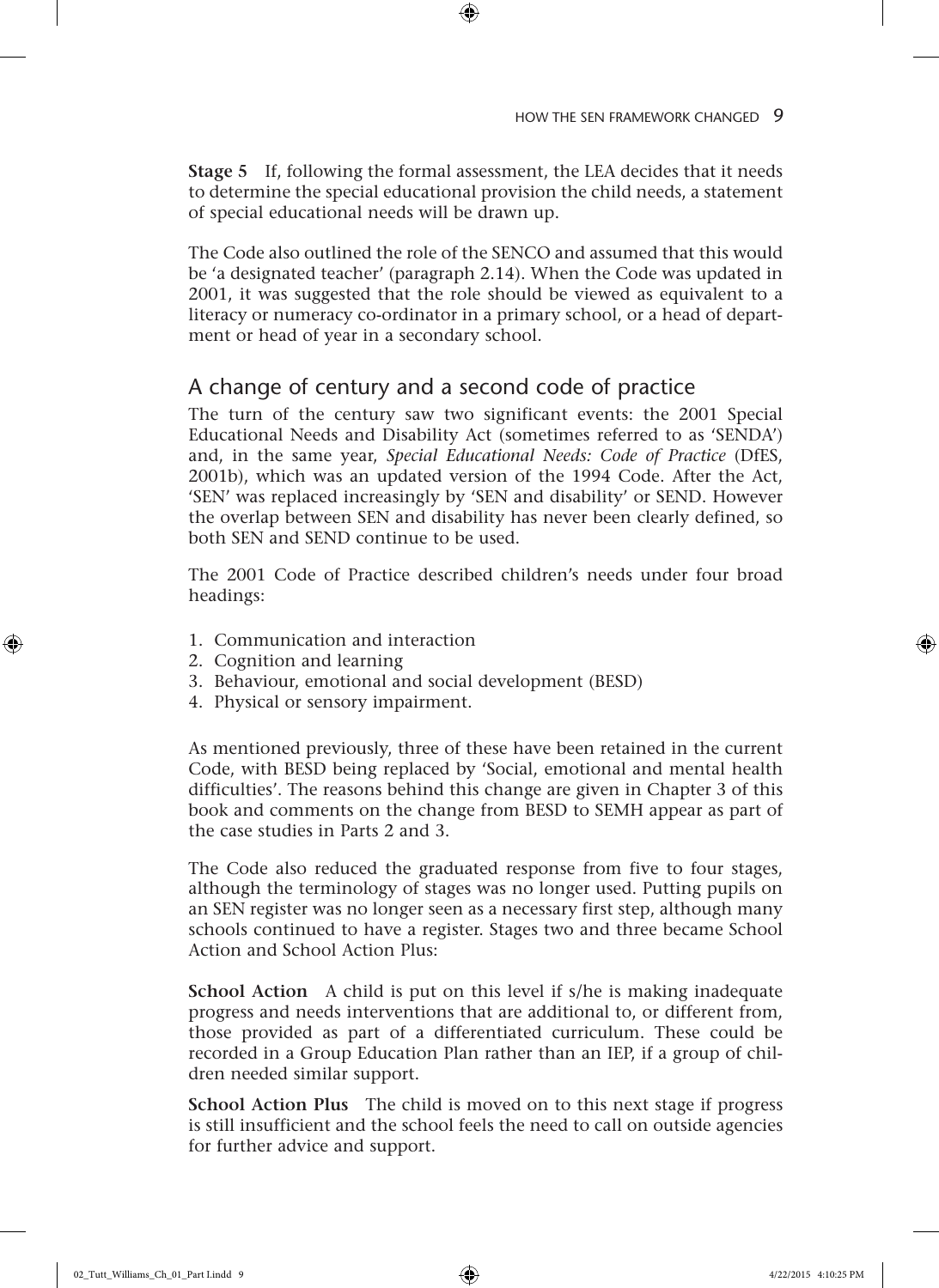#### 10 THE SEND CODE OF PRACTICE 0–25 YEARS

The final two stages of Statutory Assessment and Statementing remained as before.

 $\textcircled{\scriptsize{*}}$ 

# Developments between 2002 and 2010

Although there was no major review of the SEN Framework between the Warnock Report and the build-up to the Children and Families Act 2014, there were many developments affecting children and young people with special needs and those who support them.

In 2003, Cathy Ashton (now Baroness Ashton), who was the Minister for SEN at the time, established a special schools working group (see The Report of the Special Schools Working Group 2003) to consider their future role. This fed into the Labour government's *Removing Barriers to Achievement: The Government's Strategy for SEN* (DfES, 2004). It suggested that special schools might educate fewer children, as teachers in mainstream schools became more used to educating pupils with a wider range of needs. Yet, when Andrew Adonis (Lord Adonis), who, by then, was Minister for SEN, was asked by the Education and Skills Committee a couple of years later (see Special Educational Needs, Vol 3 2005/ 06) whether this was still the case, he replied that the government wanted to support having 'a flexible range of provision' and would be content for special school places to remain at their current level. Subsequently, the Department produced *Planning and Developing Special Educational Provision: A Guide for Local Authorities and Other Proposers*  (DCSF, 2007) setting out what a continuum of provision should cover.

Although there were no major changes to the overall framework, the significance of the role of SENCOs was increasingly recognised, first by legislation in 2008 requiring them to be qualified teachers and secondly, by introducing a mandatory qualification for them.



Towards the end of the Labour government's 10 years in office, the profile of SEN gathered momentum and a series of reports were issued into

♠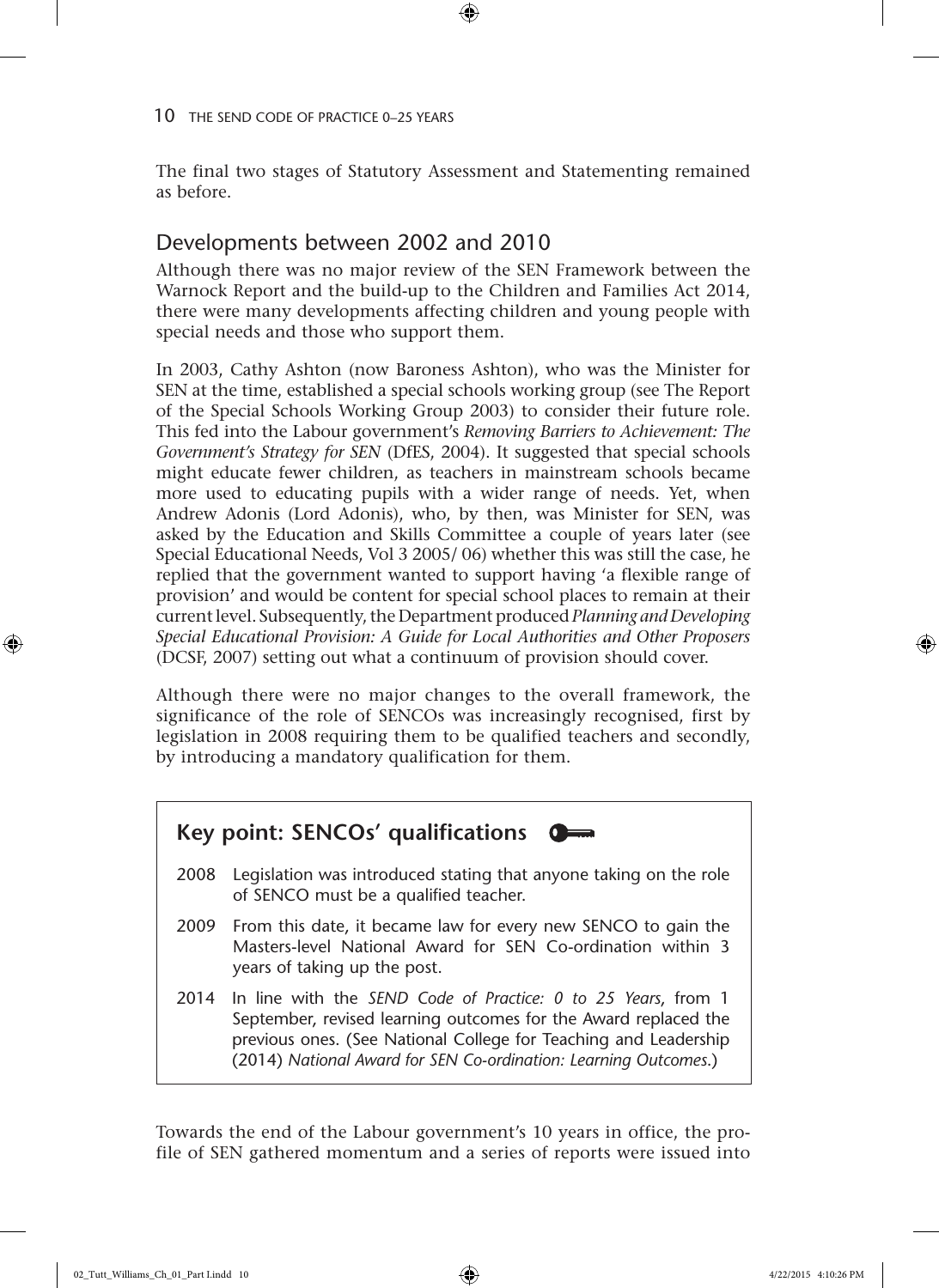#### HOW THE SEN FRAMEWORK CHANGED 11

different types and aspects of SEN. Significant among these, in terms of their influence on the coming changes, were the *Lamb Inquiry: Special Educational Needs and Parental Confidence* (DCSF, 2009) and Ofsted's *The Special Educational Needs and Disability Review: A Statement is not Enough*  (Ofsted, 2010).

⊕

In the foreword to Brian Lamb's Inquiry, he said that, in gathering the views of parents, he had 'met some of the happiest parents in the country and some of the angriest'. He summed up the four areas where change was most needed as:

- 1. Putting outcomes for children at the heart of the system
- 2. Giving parents a stronger voice
- 3. Focusing on children's needs and not waiting for them to fail before providing the help they need
- 4. Strengthening the voice of children.

All these comments are reflected in the changes to the SEN Framework.

The Ofsted Review 2010 criticised schools for the over-identification of SEND. Whether or not it is a coincidence or partly as a result of Ofsted's comments, the number of pupils with special needs has dropped since then (see Chapter 5 of this book for a fuller explanation). The review also said that: '… no one model – such as special schools, full inclusion in mainstream settings, or specialist units co-located with mainstream settings – worked better than any other' (Executive summary, Ofsted, 2010: 7). This is borne out by the case studies in this book, which show effective practice across a range of very different settings.



- 1. What do you think about Ofsted's comment that teachers over-identify pupils with SEN?
- 2. What are your reasons for agreeing or disagreeing with what the Ofsted Inspectors wrote?
- 3. How difficult do you think it is to identify which pupils have special needs, when SEN is a continuum, which, at the milder end, merges into the rest of the school population?

### Why change was necessary

According to the government in the Information Pack produced for school leaders in July 2014 (*A DfE Presentation Pack for School Leaders: The 0–25 Special Educational Needs and Disability Reforms* (DfE, 2014b)), change was necessary because the previous system was too complicated. It was expensive and yet it delivered poor outcomes; in other words, it did not represent value for money. Under this general statement, the following points were made:

02\_Tutt\_Williams\_Ch\_01\_Part I.indd 11 4/22/2015 4:10:26 PM

♠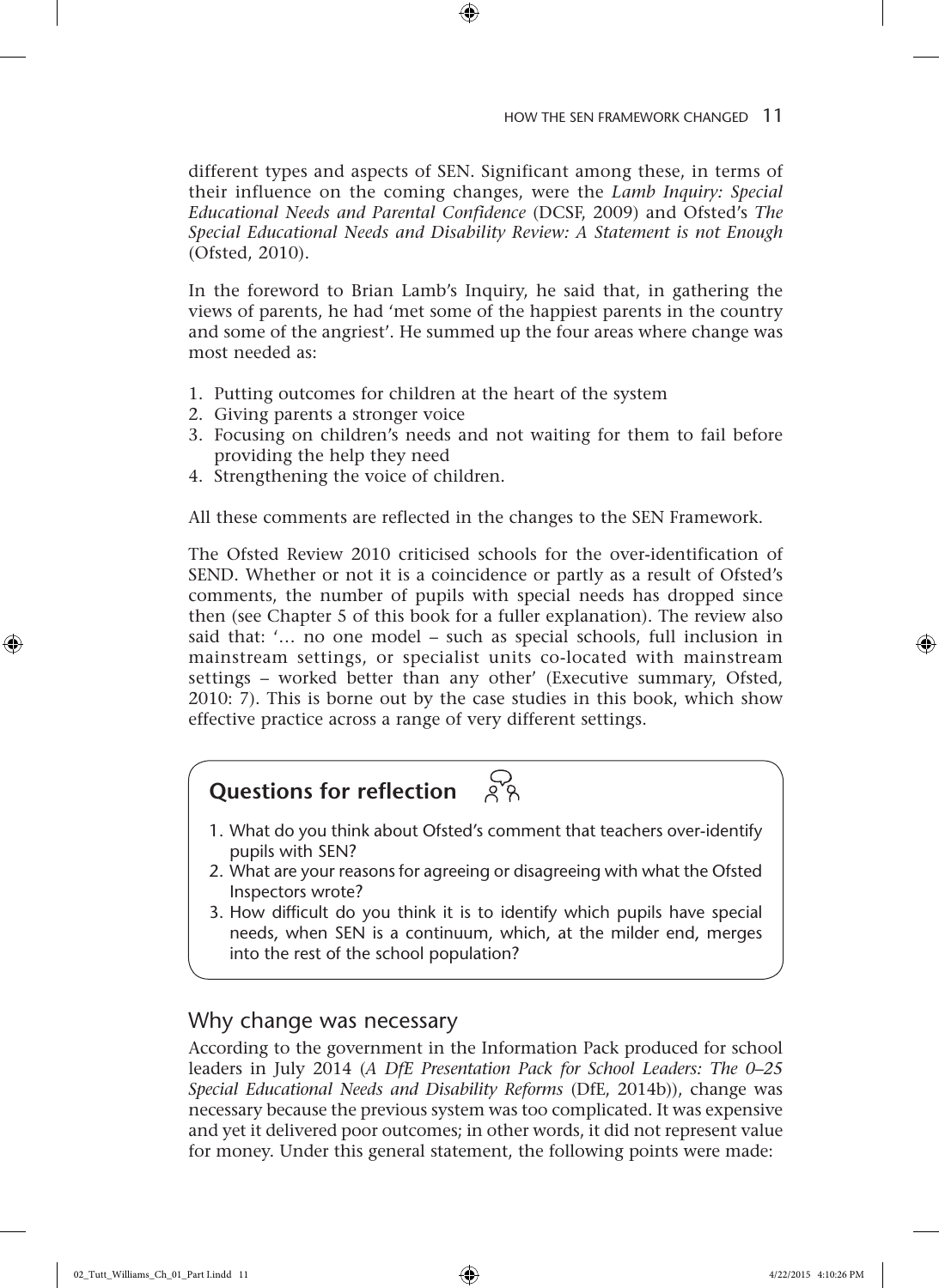#### 12 THE SEND CODE OF PRACTICE 0–25 YEARS

*Parents struggle to find the services to help them and they have to tell their stories over and over again.*

 $\textcircled{\scriptsize{*}}$ 

The difficulty of where to find the help parents need has led to the Local Offer, where all the information can be found in one place. Education, Health and Care Plans (EHC Plans) are designed to enable parents to tell their story once and not have to retell it to different people, as professionals across all the services should be working more closely together.

*Moving from children's to adults' services can be very difficult*.

Extending the age range to 25 years and having one system for pre-16 and post-16 should make this a seamless transition.

*Despite spending over £5 billion a year on SEND provision, those with special needs are less likely to do well at GCSE and more likely to be NEETs (Not in Education, Employment or Training).* 

While it may well be true that not all the money that is expended on children and young people with special needs is spent as effectively as it might be, the comment about pupils with SEND doing less well at GCSE seems a strange one. Certainly, the hope must be that the changes to the SEN Framework result in more learners reaching their potential. While it is possible to have SEND and to be sufficiently academic to move on to Higher Education, or, indeed, to have exceptional gifts, the fact remains that students with special needs will have general or specific learning difficulties, or other barriers to learning. While the right provision and education can, and does, make an enormous difference, it does not make it a level playing field. This means that there are also those who will find it difficult to get into employment and who may become NEETs, although here a greater difference could be made and there are case studies in this book showing some of the innovative ways that are being found to ensure that fewer students with special needs become NEETs.

*These issues affect a lot of people, with one in five being identified with SEND and 2.8% with more complex needs.* 

The attention being given to this sizeable group of learners is to be welcomed and should result in better outcomes for them and a happier experience for them and their families.

The next chapter covers how the system is changing and looks at the work of the SEND Pathfinder authorities in piloting some of the changes. It gives further information on the cultural shift the 2015 SEND Code of Practice represents and leads into the final chapter in Part One of this book, which is devoted to an overview of the SEND Code.

♠